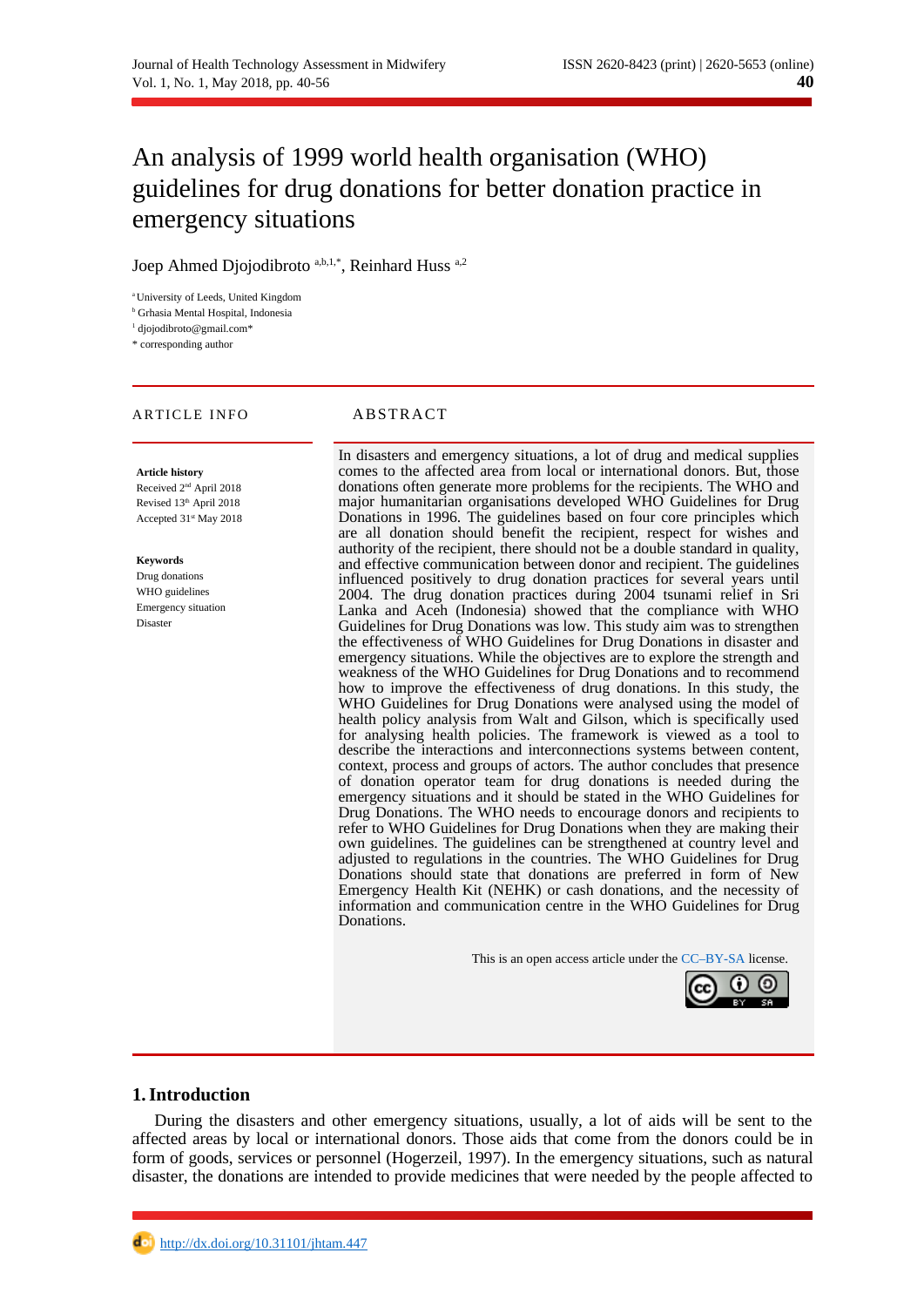alleviate the suffering. But, in reality, donations of drugs and medical equipment often generate problems for the recipients (Hogerzeil, 1997). As listed in the Merriam-Webster online dictionary, a donation can be defined as "the making of a gift especially to a charity or public institution" (Merriam-Webster, 2011). Another resource, such as Oxford Dictionary, defined it as "something that is given to a charity, especially a sum of money" (Oxford Dictionary, 2011).

A donation may take various forms, including cash, services, new or used goods including clothing, food and vehicles. It also may consist of emergency, relief or humanitarian aid items, development aid support, and can also relate to medical care needs (Wikipedia, 2011). During 1970's, several drug donation practices occurred and one of them is the Guatemala earthquake in 1976. About 6,000 – 7,000 boxes (a total of 100 tons) of unsorted drugs were delivered and after the emergency phase was over, the medicine was still coming in huge volumes. About 40 staff worked in  $3 - 4$  hours shifts to sort between  $25 - 50$  boxes per day (Benaragama, 2007). Similar to the 1970's, the practice of inappropriate drug donations during 1980's still continued. The Armenia earthquake in 1988, there were about 5,000 tons of medicine received by the authority and it took 6 months to sort the drugs (WHO, 1999; Benaragama, 2007). Twelve percent of the received drugs were unusable due to they were destroyed by the frost or passed their expiry date. From the 88% remaining medicine, only 42% that were relevant to the emergency situation and 30% were easy to identify. Most of these donated drugs were labelled by their brand names (WHO, 1999).

The first guideline for drug donations was developed in April 1988, by the Christian Medical Commission (CMC) of the World Council of Churches to address the 5 main complaints associated with drug donations in the 1970s and 1980s (Hogerzeil, 1997; WHO, 1999; Benaragama, 2007), which are:

- 1. Arrived after or near expiration dates,
- 2. Were inappropriate or unsuitable for the recipient country,
- 3. Sent without first asking the recipient about their needs,
- 4. Sent without prior notification or shipping documents,
- 5. Were inadequately packaged or labelled with no prescriber or patient information.

WHO re-look at the problems due to many reports in the mid-'90s about the continuing 'useless' and inappropriate drug donations practices, and identified 6 main problems which similar to the 5 complaints that identified by the CMC (Hogerzeil, 1997; WHO, 1999; Benaragama, 2007; Bero, 2010).

- 1. Donated drugs are often not relevant to the emergency situation, for the disease pattern, or for the level of care that is available.
- 2. Many donated drugs arrive unsorted and labelled in a language which is not easily understood.
- 3. The quality of drugs does not always comply with standards in the donor country.
- 4. The donor agency sometimes ignores local administrative procedures for receiving and distributing medical supplies.
- 5. Donated drugs may have a high declared value in the donor country than the world market price.
- 6. Drugs may be donated in wrong quantities creating disposal problems.

WHO and seven co-sponsoring organisations made the final text of Guidelines for Drug Donations after addressing comments from over 100 humanitarian organisations and individual experts (WHO, 1999; Benaragama, 2007). The co-sponsoring organisations were Churches' Action for Health of the World Council of Churches, the International Committee of the Red Cross, the International Federation of Red Cross and Red Crescent Societies, Médecins Sans Frontières, the Office of the United Nations High Commissioner for Refugees, OXFAM and the United Nations Children's Fund. The guidelines based on four core principles: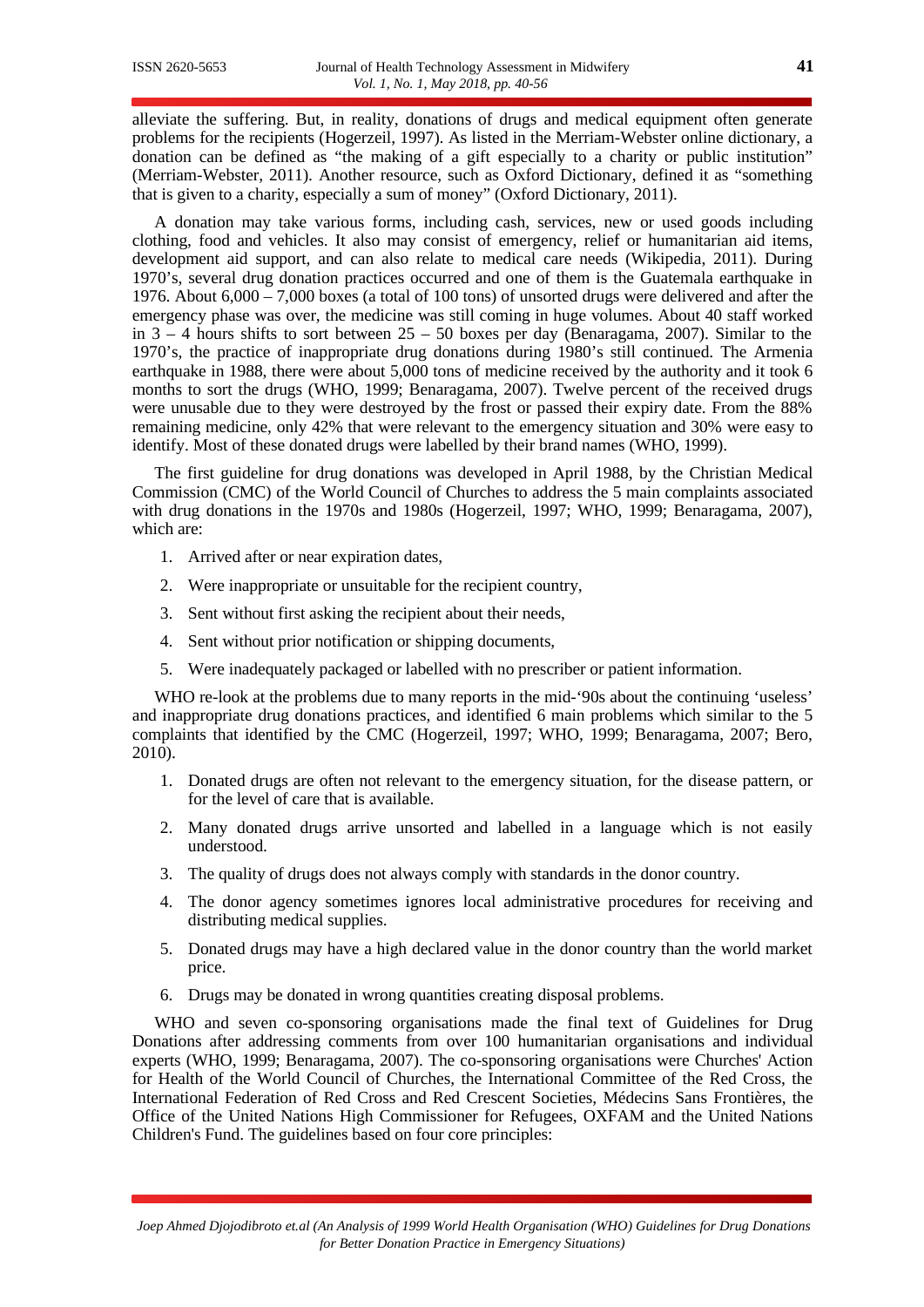- 1. Maximum benefit to the recipient,
- 2. Respect for wishes and authority of the recipient,
- 3. No double standard in quality, and
- 4. Effective communication between donor and recipient.

After the WHO Guidelines for Drug Donations revised in 1999, the practice of drug donations during disasters and emergency situations improved and considered appropriate for several years (Autier, 2002; Bero, 2010). But, during the devastating tsunami disaster in December 2004 that hit several countries in Asia, the appropriateness of drug donation practices declined (Benaragama, 2007; Fernandopulle, 2011; Snell, 2011).

This study aim is to strengthen the effectiveness of WHO Guidelines for Drug Donations in disasters and emergency situations. The objectives of this study review are:

- To assess or examine the effectiveness of guidelines for drug donations by using the case studies of Sri Lanka and Indonesia.
- To explore the strength and weakness of the WHO Guidelines for Drug Donations revised 1999.
- To recommend how to improve the effectiveness of drug donations practices.

#### **2.Methods**

In order to analyse a health policy, the author uses a model of health policy analysis from Walt and Gilson. This model introduced by Walt and Gilson in 1994 and specifically used for analysing health policies.The Walt & Gilson (1994) health policy triangle framework is used to analyse the implementation of WHO Guidelines for Drug Donations which is considered as one of international health policy. The framework is viewed as a tool to describe the interactions and interconnections systems between content, context, process and groups of actors, in terms of networks. The analysis is a retrospective analysis which also known as the analysis of policy (Buse, 2005). It looks back to learn does the implementation of WHO Guidelines for Drug Donations achieved its aim in emergency situations?



Source: Walt and Gilson, 1994

**Fig. 1.** Health policy triangle framework

The content of this study is the provisions of the 1999 version WHO Guidelines for Drug Donations. The context of this study is issues or specific situations that might facilitate or hinder the implementation of good drug donation practices based on the WHO Guidelines for Drug Donations during emergency situations. The issues can be cultural issues, financial issues, etc. This study review will also look at the process and the actors that involved in the drug donations practice. The process in this study is about how the WHO Guidelines for Drug Donations have been implemented in the emergency situations. In this study, the author will focus mainly on the 2004 tsunami in Sri Lanka and Indonesia. Process and actors are linked together since the process may also affect by actors' interests. In order to assess the effectiveness of the WHO Guidelines for Drug Donations, it is very important to understand the factors that affect the process in donating and receiving medicines during the disasters or emergency situations, as well as factors that encourage donors to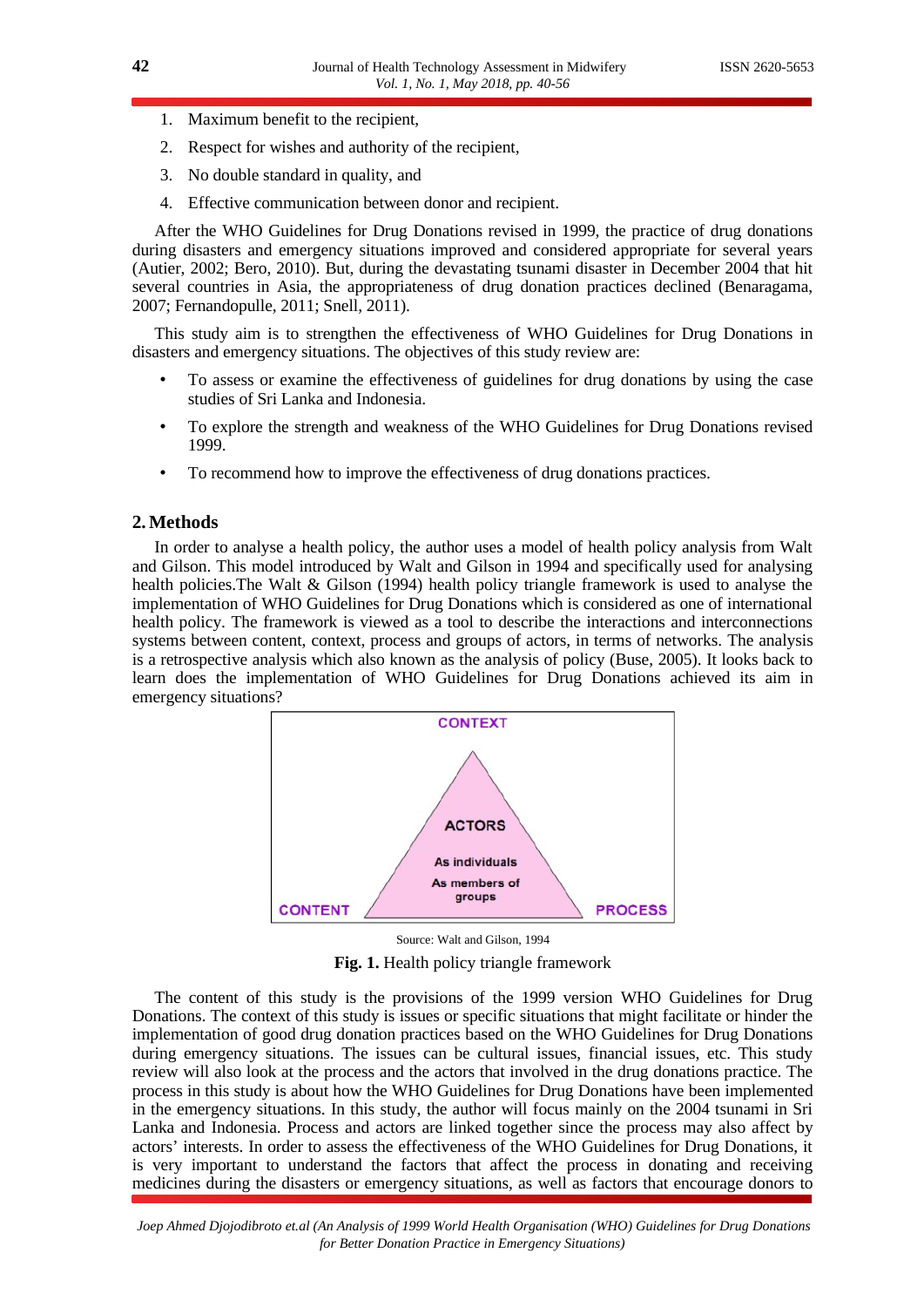donate the medicines. The actors in this study are any parties that involved or influenced the process of implementation of the WHO Guidelines for Drug Donations during 2004 tsunami in Sri Lanka and Indonesia. In general, they are the donors, recipients and other stakeholders, such as the WHO and humanitarian relief organisations. Actors' interests are influenced by the surrounding context and affect different procedure of implementation.

By using health policy triangle framework, the author tries to explain how the components affect the guideline implementation in the field. This review study is based on secondary data that obtained from published and unpublished literature, electronic and non-electronic sources. The author searched for academic and literature to identify reports and research on drug donation practices in an emergency situation that occurred after 1996, the year when the WHO Guidelines for Drug Donations were issued, until 2010. The author searched electronic literature through some databases such as WHO Library, PubMed and Google Scholar. Some electronic journals also used to find articles that related to the topic, such as New England Journal of Medicine (NEJM), etc. Data were collected paper-based documents and articles from WHO and Médecins Sans Frontières (MSF) Headquarters in Geneva, Switzerland.

The author searched the academic literature and database using selected keywords and performed snowball searches method. Several keywords were used to find articles that related to the topic. The keywords are drug donation, guideline, inappropriate, programme, donor, emergency, disaster, compliance and humanitarian aid. Throughout the searching, keywords truncation and combinations were used. In PubMed database, firstly author used 'drug donation' as the main keyword and got more than 1,000 articles in the result. The author tried to narrow the search by adding and combining with other keywords. In the next step, the combination keywords of 'drug donation' and 'guideline' provided 13 articles. The author continued to add another keyword such as 'programme', 'inappropriate' and 'disaster', respectively. While getting the result, using 2 keywords or more, the author also tried to exclude articles with titles that related to clinical sciences.

The author used a similar method of searching, but in Google Scholar, the author used the advanced scholar search option and only search in the area of administration, social sciences and humanities. We excluded the articles from medicine area and patents, so the result would be limited to articles and books only. Among 52 articles obtained from PubMed, 6 articles were met by the inclusion criteria. The inclusion criteria are:

- Articles written in English or Indonesian language.
- Articles discuss about drug donation practices in disasters or emergency situations. The screening was done by reading the abstract of articles found.

During the literature searching, the author found some articles related to the topic that written in French and Chinese. Inclusion criteria such as articles written in English or Indonesian language might limit the author from getting some reports that could be useful for analysis. Most of the published articles emphasise the negative effect or impact of drug donation practices and none of the articles was discussing from the perspective of donors, such as pharmaceutical companies. During the research, the author was not able to find literature which analyses the WHO Guidelines for Drug Donations. Most of the literature were analysing the practice of drug donations.

#### **3. Result**

#### **3.1.Guidelines Analysis**

It has been over 10 years since the WHO Guidelines for Drug Donations were first issued and since then, the practice of drug donations in response to emergency situations have not met their objectives (Pinheiro, 2008; Bero, 2010). In most instances of drug donations, donors only comply with a few provisions of the guidelines. This condition is worsened by the inadequate or absent disaster preparedness systems in the recipient country. For example, recipient countries that do not have a national essential medicines list (NEML), fail to meet the basic requirements of the guidelines.

The absence of NEML is contrary to the aim of the WHO Guidelines for Drug Donations which is to maximise the positive impact of drug donations. Countries can achieve the aims of these guidelines by avoiding donations of unnecessary or dangerous medicines, avoiding donor driven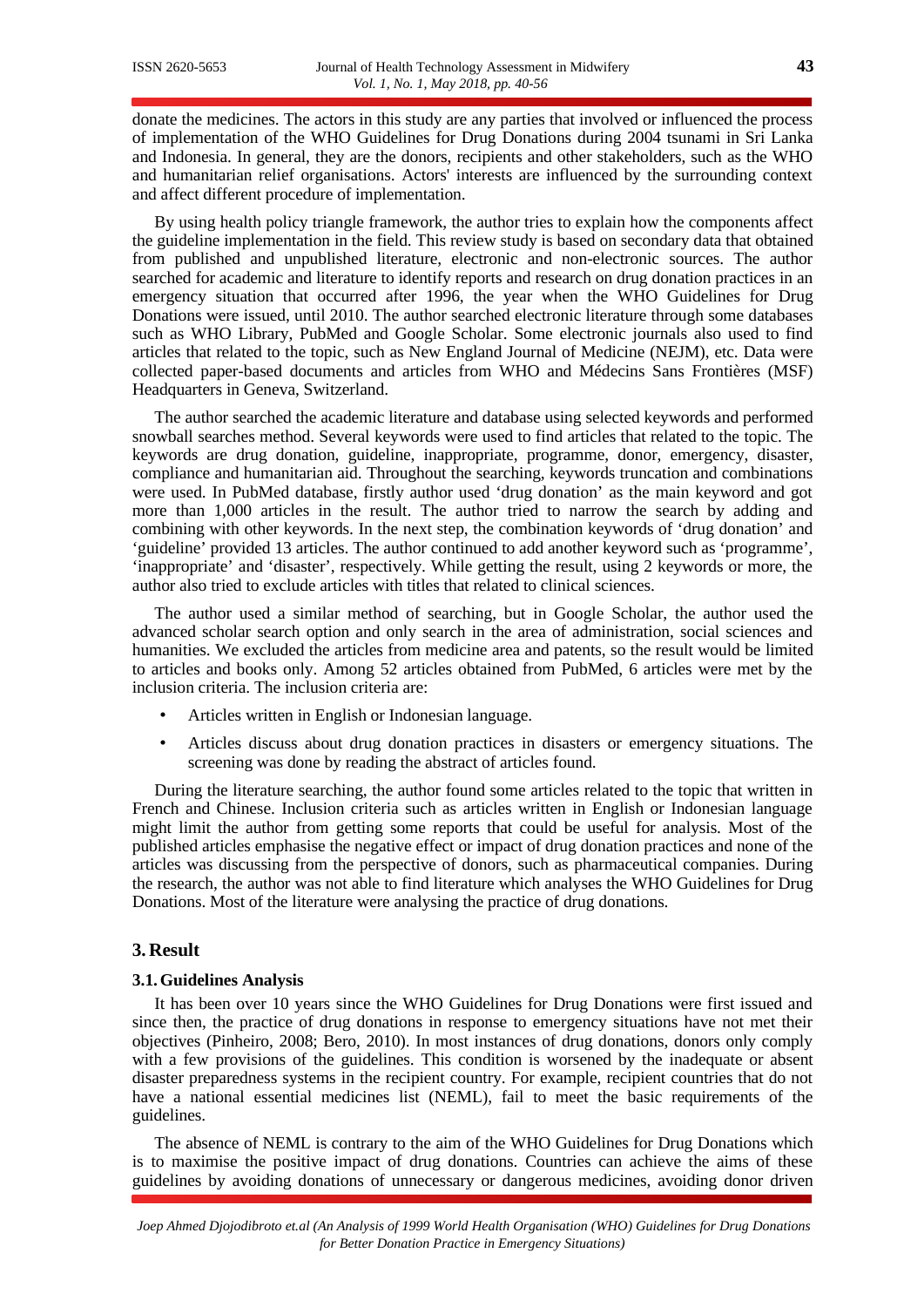donations, avoiding double standards in medicine quality and by creating effective communication between donors and recipients (Hogerzeil, 1997; WHO, 1999). In previous drug donations practices, some pharmaceutical companies might have their own guidelines for drug donations. Those who had their own guidelines were hesitant to use the WHO Guidelines for Drug Donations (Asher, 2000). They also claimed that their guidelines were internal documents and not subject to external distribution, which makes it difficult for other researchers to study whether the documents were in accordance with WHO Guidelines for Drug Donations.

In every circumstance, donors should refer to each point of the WHO Guidelines for Drug Donations when they want to provide assistance by sending medicines to the recipients. The WHO guidelines should be adhered by donors to ensure the quality of drug donations because using guidelines other than WHO Guidelines for Drug Donations might conflict with the purpose of the WHO guideline. Unlike regulations, there is no penalty for infringement or violations of the guidelines. It means that the WHO Guidelines for Drug Donations has no ability to enforce the donors and recipients to follow each of its provisions.

#### **Guidelines for Drug Donations**

#### **Selection of drugs**

- 1. All drug donations should be based on an expressed need and be relevant to the disease pattern in the recipient country. Drugs should not be sent without prior consent by the recipient.
- 2. All donated drugs or their generic equivalents should be approved for use in the recipient country and appear on the national list of essential drugs, or, if a national list is not available, on the WHO Model List of Essential Drugs, unless specifically requested otherwise by the recipient.
- 3. The presentation, strength and formulation of donated drugs should, as much as possible, be similar to those of drugs commonly used in the recipient country.
- Quality assurance and shelf life
- 4. All donated drugs should be obtained from a reliable source and comply with quality standards in both donor and recipient country. The WHO Certification Scheme on the Quality of Pharmaceutical Products Moving in International Commerce should be used.
- 5. No drugs should be donated that have been issued to patients and then returned to a pharmacy or elsewhere, or were given to health professionals as free samples.
- 6. After arrival in the recipient country all donated drugs should have a remaining shelf-life of at least one year. An exception may be made for direct donations to specific health facilities, provided that: the responsible professional at the receiving end acknowledges that (s)he is aware of the shelf-life; and that the quantity and remaining shelf-life allow for proper administration prior to expiration. In all cases it is important that the date of arrival and the expiry dates of the drugs be communicated to the recipient well in advance.
- Presentation, packing and labelling
- 7. All drugs should be labelled in a language that is easily understood by health professionals in the recipient country; the label on each individual container should at least contain the International Nonproprietary Name (INN) or generic name, batch number, dosage form, strength, name of manufacturer, quantity in the container, storage conditions and expiry date.
- 8. As much as possible, donated drugs should be presented in larger quantity units and hospital packs.
- 9. All drug donations should be packed in accordance with international shipping regulations, and be accompanied by a detailed packing list which specifies the contents of each numbered carton by INN, dosage form, quantity, batch number, expiry date, volume, weight and any special storage conditions. The weight per carton should not exceed 50 kilograms. Drugs should not be mixed with other supplies in the same carton.
- **Information and management**
- 10. Recipients should be informed of all drug donations that are being considered, prepared or actually under way.
- 11. In the recipient country the declared value of a drug donation should be based upon the wholesale price of its generic equivalent in the recipient country, or, if such information is not available, on the wholesale worldmarket price for its generic equivalent.
- 12. Costs of international and local transport, warehousing, port clearance and appropriate storage and handling should be paid by the donor agency, unless specifically agreed otherwise with the recipient in advance.

Source : WHO Department of Essential Drugs and Other Medicines, 1999

**Box 1.** WHO Guidelines for Drug Donations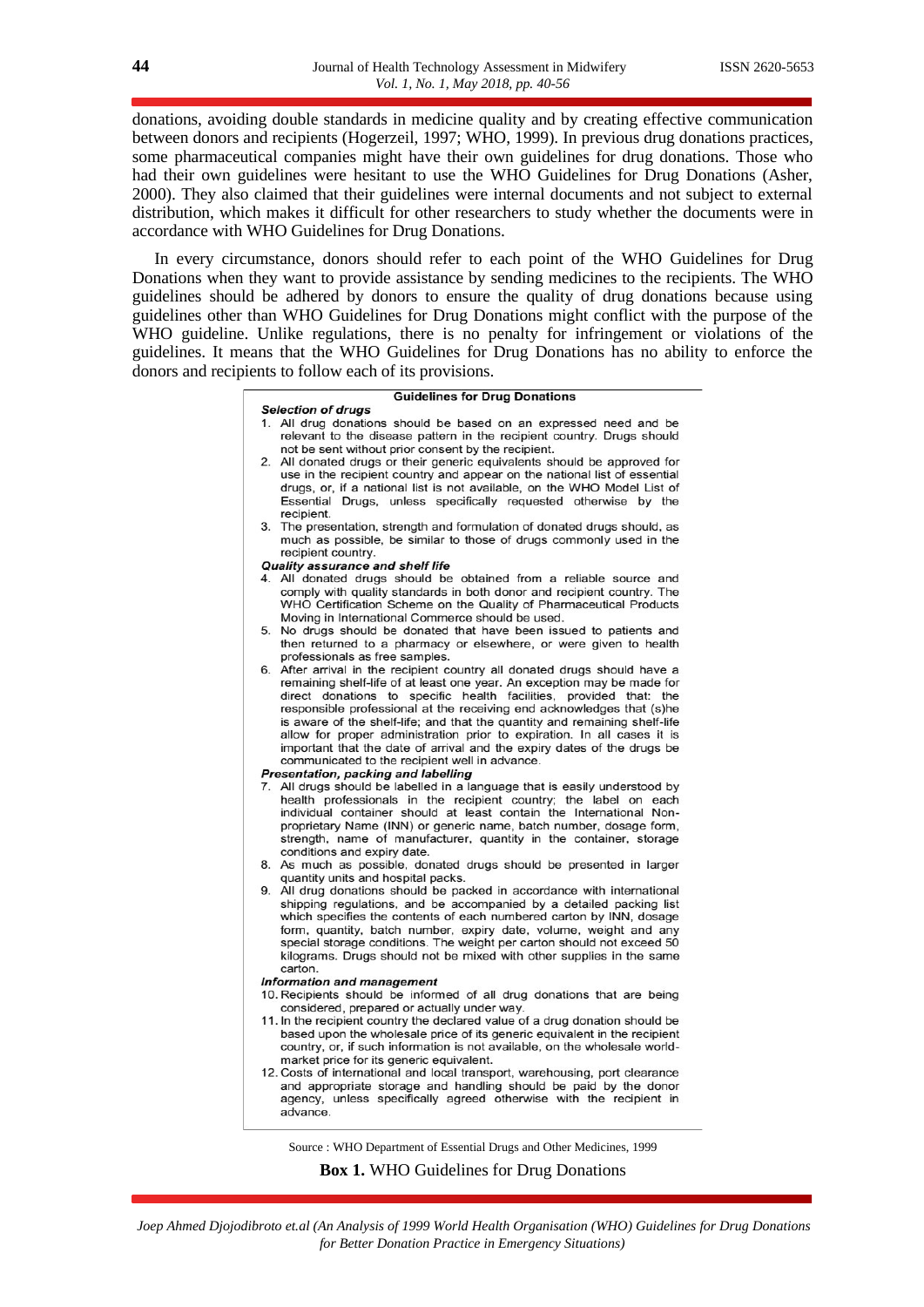#### **3.2.Content Analysis**

# **3.2.1. Selection of Drugs**

Overall, the meaning and purpose of each provision in 'Selection of drugs' section are clear and difficult to be misinterpreted. Every provision in this section is intended to ensure that all donations should benefit the recipient. It explicitly stated that every donation should be relevant to the recipient's needs and any form of medicines should be similar to the medicines that commonly used in the recipient country. Implicitly, it also gives 'authority' to the recipient to decline unwanted donations and intends to anticipate donations that are unknown or unfamiliar in the recipient country.

The 2nd provision of the guidelines recommends that donated medicines be limited to the medicines in the national essential medicines lists or WHO Model List of Essential Medicines (WHO-EML). This is specifically intended to ensure the cost-effectiveness, safety and efficacy of medicines in drug donations practice. On the other hand, this can be a disadvantage for those people or patients with unusual medical problems (Reich et al., 1999), since the NEML or WHO-EML does not include orphan medicines (medicine developed specifically to treat a rare medical condition). However, this can be disregarded in disasters considering it is uncommon to find rare disease in emergency situations. Certain medicines were donated by pharmaceutical companies seeking market authorisation for the same medicine moments after the disaster occurred (Benaragama, 2007).

On the other hand, to apply the 3rd provision of the guidelines is not easy. While it is mentioned 'as much as possible', in some countries the strength and formulation of certain medicines were unique in comparison to the rest of the world. For example, in Mexico and Brazil there is a branded medicine which consists of paracetamol 750mg (Janssen-Cilag, No date; International Vitamins, 2010), while in Sri Lanka, Indonesia and most other countries in the world, they only use paracetamol 500mg tablet (MoH RI, 2008; MoH SL, 2009; WHO, 2011). Another example is in Indonesia no medicine may contain phenylpropanolamine (PPA) more than 15mg (NADFC, 2001), while in Norway and Sweden the dosage form of PPA is 25mg (MEDA, No date; FASS, 2011).

#### **3.2.2. Quality Assurance and Shelf Life**

In general, the meaning and purpose of each provision in the 'Quality assurance and shelf life' section are clear and difficult to be misinterpreted.

Provisions in this section aimed to encourage donors to respect the needs and authority of the recipient, and also to prevent double standards in the quality of donated medicines. It explicitly stated that every donated medicine should be from a reliable source, meet the quality standard in both countries and have a minimum shelf life of one year after arrival in the recipient country. It also mentioned the need for supporting regulation that should be referred to. Implicitly, the provision intends to prevent the practice of 'drug dumping' that occurs when donors donate expired medicines or almost expired medicines to recipient countries instead of disposing those medicines.

#### **3.2.3. Presentation, Packing and Labelling**

Overall, the meaning and purpose of each provision in 'Presentation, packing and labelling' section are clear and some of them are difficult to be misinterpreted, except for the 8th provision. The provisions in this section emphasise that all donated medicines should be delivered in large quantity units and labelled in a language that easily understood in the recipient country. It also mentioned that detailed packing list should be accompanied by each donation and different type of medicines should not be put in the same carton. Each provision is applicable and feasible. However, in the 8th provision, the guideline should state the exact number of minimum quantity, because the term 'larger' can be relative and misinterpreted by some donors. Apart from facilitating the management of donated medicines, it can also prevent the donation of free sample medicines and donations from individual donors. In author's experience, most donated medicines from individual donors came in small quantities and are unsorted.

#### **3.2.4. Information and Management**

Overall, the meaning and purpose of each provision in 'Information and management' section are clear and difficult to be misinterpreted. The provisions in this section point out the importance of effective communication between donors and recipient in drug donations practices, but it does not explain how the lines of communication should be established. Furthermore, it mentioned that the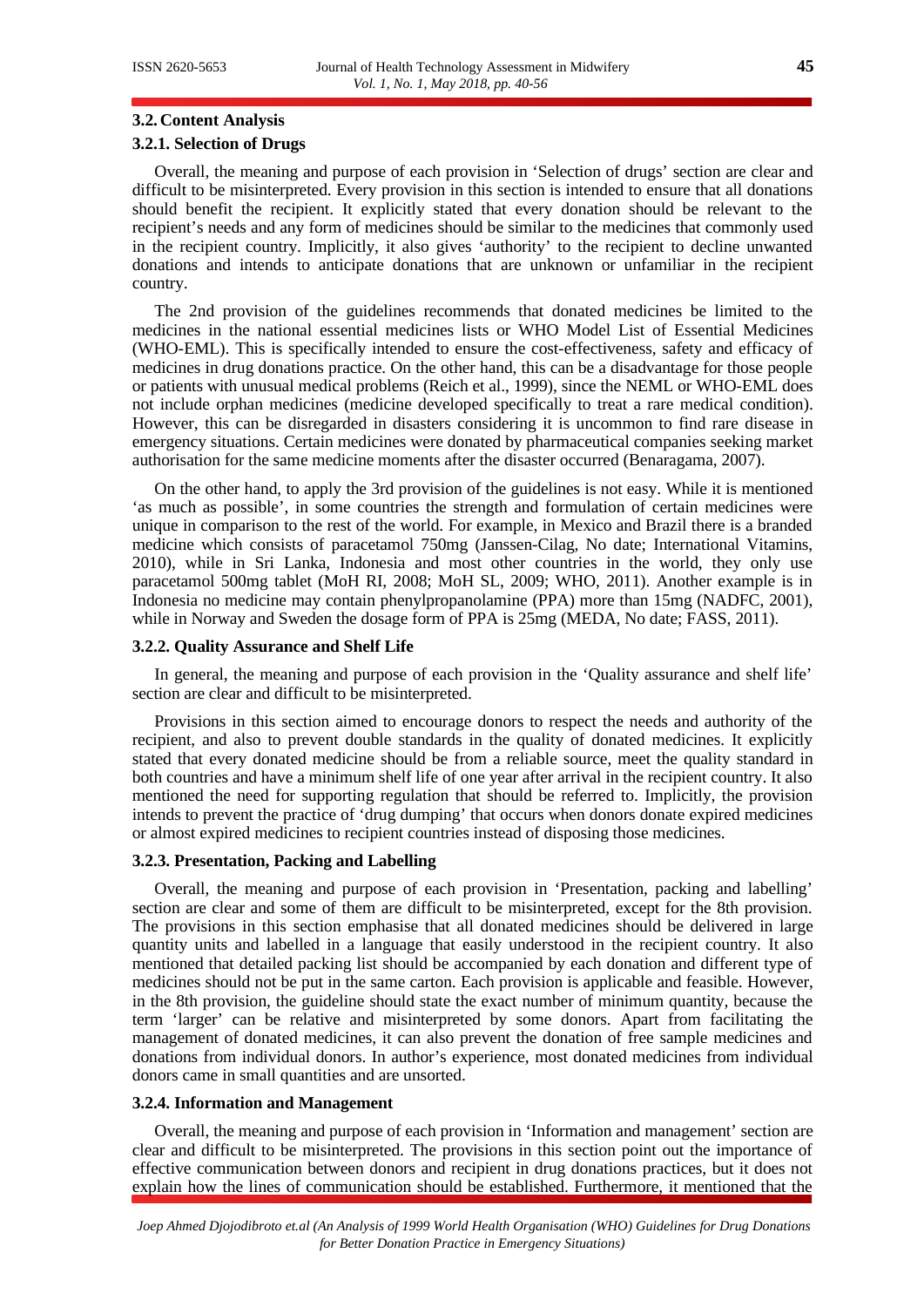value of donated medicines should be based on its price in the recipient country. It also stated in detail that all costs of drug donations, from shipment to storing, should be borne by the donors. One area that needs urgent clarification is that of the disposal of unwanted medicines and the costs associated with it. The clause should include guidance on how these costs will be met and by whom.

Although the 11th provision is appropriate to be applied in emergency situations, this provision is not really important for recipient countries since most of the donations in emergency situations were exempt from import tax. By using the price in donor countries or increasing the declared value, donors stand to benefit because they will get tax deductions through their participation in a charitable activity (Crooks, 1998; Pinheiro, 2008). They also often exploit the gaps in this provision, by donating expired or almost expired drugs, which is cheaper than to dispose of those medicines themselves. Donors sometimes take advantage of the practice of drug donations by inflating the declared value of donated medicines for publicity (Crooks, 1998). While the last provision is appropriate to be applied in emergency situations, it often abused by donors, which happened in Sri Lanka and Indonesia (Benaragama, 2007). Recipient usually 'forced' to spend effort and funds on clearance, local transport and storing of the donated medicines (WHO, 1999; Benaragama, 2007).

## **3.3.Context Analysis**

#### **3.3.1. Selection of Drugs**

The Indonesian Government has a national list of essential medicines since 1978, which is updated every  $3 - 4$  years (MoH RI, 2008; WHO, 2011). The national list is also available in English and published on the WHO website. But, the list that is published in the Indonesian Ministry of Health's website was only available in Bahasa Indonesia, the official language in Indonesia.

In Sri Lanka, they had a written/unwritten National Medicinal Drug Policy (NMDP) since the 1960s, the Ceylon Hospitals Formulary in early 1960s and the Cosmetics Devices and Drugs Act in 1980. The drug policy was 'written' as elements of a policy. However, there was no comprehensive document (WHO SEARO, 2007). Several attempts to develop NMDP in 1991 and 1996 did not get approval from the cabinet, although they were accepted by Sri Lankan Ministry of Health. By the time tsunami hit Sri Lanka in December 2004, although they still had NMDP, the country had an essential medicines list that was prepared by the Ministry of Health and was first compiled in 1985. The latest essential medicines list issued in 1999 contained 231 drug substances but were considered inappropriate for use at that time (Benaragama, 2007; Fernandopulle, 2011). They also had a Hospital Formulary List (HFL) that was published in 2004 (Benaragama, 2007). The presence of a national essential medicines list or expressed list of medicines during emergency situations may facilitate donors to learn about which medicines that were needed by the recipient. But it does not guarantee that the donors will comply or that the drug donations practice will work according to the guidelines, as in the two cases of Sri Lanka and Indonesia.

Donating medicines that are similar to the medicines commonly used in the recipient country is important since most of the health staff in recipient countries have been trained to use particular substances, formulations and dosage for certain illness. It will be very difficult for them if they are required to adjust to a new type of medicine or treatment (WHO, 1999).

#### **3.3.2. Quality Assurance and Shelf Life**

In Sri Lanka, every drug substance has to be registered with the Cosmetic Devices and Drugs Authority (CDDA). During the 2004 tsunami, it was found that nearly one-third of the donated medicine substances received by the Medical Supply Division (MSD) were not registered in CDDA and among those drugs, one drug substance (dipyrone) found banned by the CDDA (Benaragama, 2007).

Indonesia's National Agency of Drug and Food Control (NADFC) has a similar function to Sri Lanka's CDDA. They register drug substances that are approved to be traded in Indonesia and they publish it on their website (NADFC, 2011). But, there is no information available on the comprehensive list of donated medicines received by the Indonesian Ministry of Health for Aceh during the tsunami.

The existence of an official government agency that is responsible for regulation, standardization and certification of medicines in the recipient country, will aid the donors in finding information about which medicines or substances that legal to be distributed in the recipient country. In April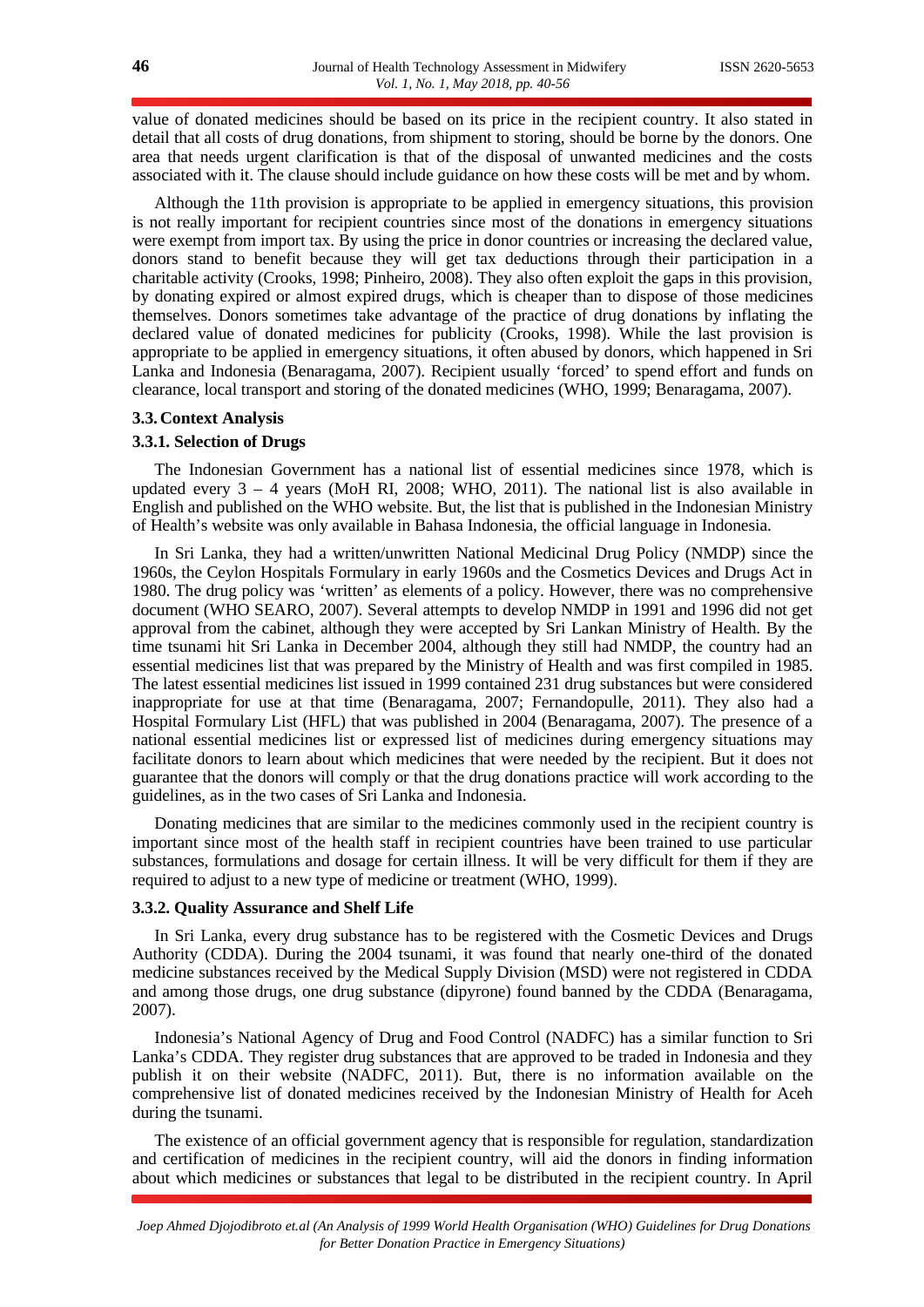1998, the US/NGO Pharmaceutical Product Donation Steering Committee issued a "Statement of Principles on the Provision and Distribution of Donated Medicines and Medical Supplies for Disaster and Humanitarian Relief" (Asher, 2000). The Principles discouraged companies from donating free samples and returned medicines and recommended a minimum of six months shelf life on products when they are received by the NGOs (Reich, 1999). The latter was a difference in rule between the Principles and the WHO Guidelines for Drug Donations regarding the minimum shelf life, which can cause confusion among the donors and used by some pharmaceutical companies as a loophole to clear stagnant stocks of medicines.

#### **3.3.3. Presentation, Packing and Labelling**

Often donors forget about the core principles for drug donations, overreacted by media reports which seek urgent assistance and send whatever they had as quickly as possible (PAHO, 2009). Donors should not be hasty in preparing and sending the donated medicines in small quantities or mixed with other medicines in one box.

The presence of myths in emergency situations, such as "donating any drugs are better than none at all", "any assistance received is useful whatever it is" and "it is better to have more than needed than less", can hinder the realisation of some provisions' purposes (Hechmann, 2007; PAHO, 2009). In reality, not all donations received were useful and unwanted donations can cause chaos (PAHO, 2009).

#### **3.3.4. Information and Management**

In some developed countries, such as United States of America (USA) and United Kingdom (UK), there is an act that grants a tax deduction for pharmaceutical companies or NGOs who participated in charitable activities including drug donations (Crooks, 1998, Bero, 2010). The presence of these acts may encourage donors to donate but on the other hand, it can also be a very convenient and cheap way for 'clearing' the stagnant stocks of medicine (Berckmans, 1997; Pinheiro, 2008). Some pharmaceutical companies also try to 'take advantage' to get tax exemption or tax deduction from their government (Crooks, 1998).

#### **3.4.Process and Actors Analysis**

#### **3.4.1. Selection of Drugs**

Although Aceh province in Indonesia was damaged heavily by the 2004 tsunami, Indonesian Ministry of Health never requested donors for medicines and declared that what they needed were blankets, food and shelter (Khaleej Times Online, 2006). However, donors still sent medicines to Aceh and there was an explicit example of unheeding this provision. An Australian medical specialist found a box of breast implants and expired medicines among the donations (ABC News, 2005).

In the case of 2004 tsunami drug donations in Sri Lanka, the Ministry of Health through the Medical Supply Division (MSD) published a comprehensive expressed list of medicines within three days of the disaster striking and it was updated weekly except for the quantities which were updated daily (Benaragama, 2007; Hechmann, 2007). The expressed list of medicines included the generic name of the medicine that they needed, the quantity and the dosage form, through the government's official websites and mass media (Benaragama, 2007). The expressed list was also sent to the local WHO office, so they could provide information regarding the need for medicines (Fernandopulle, 2011). The MSD also sent the expressed list of medicines to Non-Governmental Organisations (NGOs) and individual donors on a request basis (Benaragama, 2007; Hechmann, 2007).

It is clear that the recipient already followed the WHO Guidelines for Drug Donations. But the process of implementation did not work as expected. According to a personal communication received (Fernandopulle, 2011), the expressed list of medicines was updated from time to time but there is no real time-based software to update it. However, the staffs at the MSD were fairly aware of the medicines situation to give a response when needed as this is a daily task for them.

The list might be updated daily, but within one day, many donors have looked at the list and sent the donated medicines according to the substance and quantity as a request in the list. This can cause the occurrence of multiple donations on the same medicine and the result is that one type of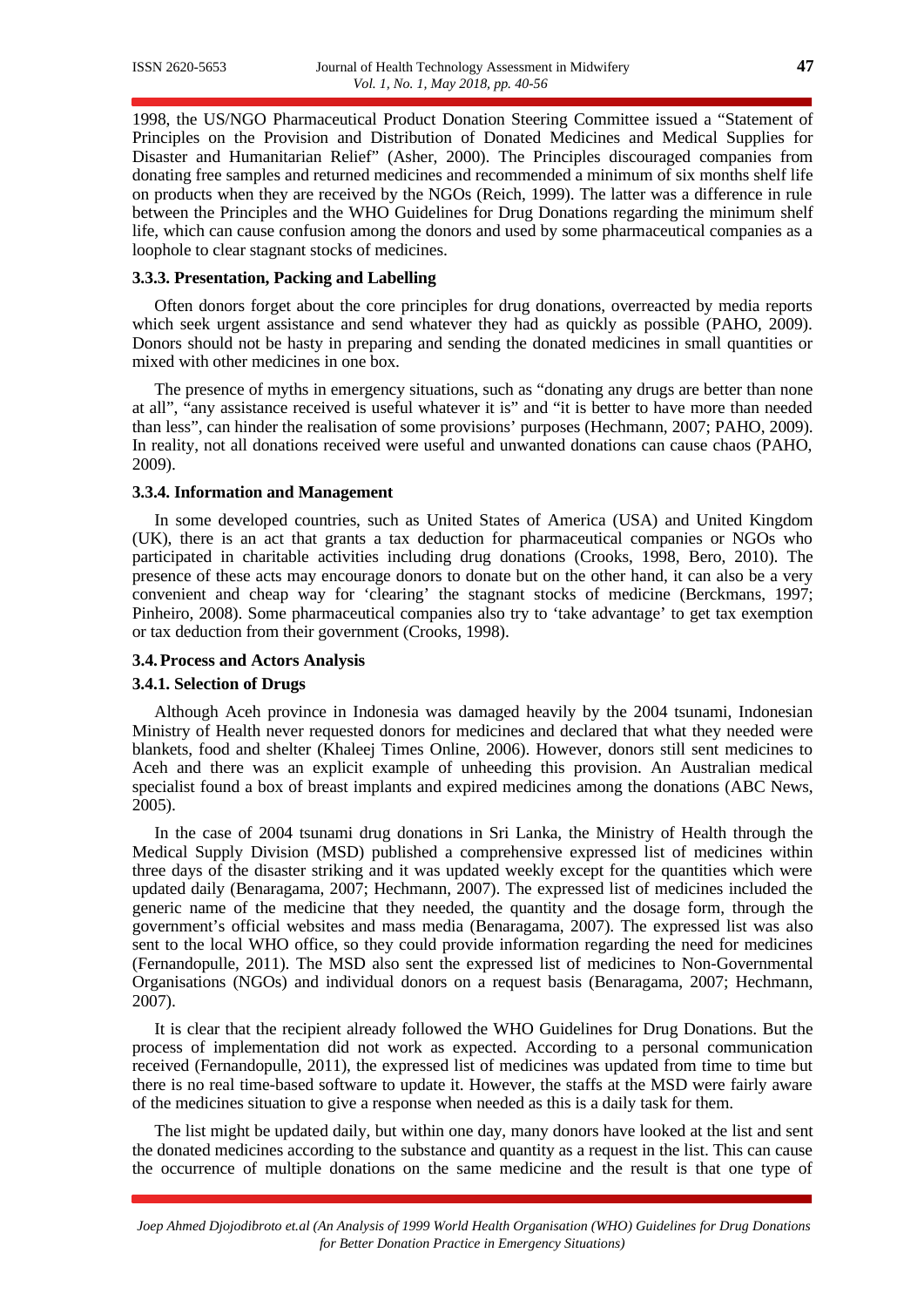medicine comes in a larger amount than requested. On the other hand, some medicines that were needed did not even reach the requested quantity.

Several donors might not have access to the expressed list of medicines prepared by the Sri Lankan Ministry of Health although it was published in some government's official websites (Benaragama, 2007). The findings showed that most of the donated medicines were not in the Ministry of Health's expressed list, WHO Model List of Essential Drugs or the Hospital Formulary List (Benaragama, 2007).



Source: Benaragama, 2007

**Fig. 2.** Percentage of medicines included in the Sri Lankan Ministry of Health's expressed list, WHO Model List of Essential Drugs and Hospital Formulary List.

There was an interesting case in Sri Lanka about the donation of 2,500 doses of influenza vaccine, which was not registered for use in the country, but got a clearance by the Sri Lankan Customs without proper documentation (Benaragama, 2007). Based on Sri Lankan experience, this provision was not adequately followed. Some medicines had never been used and its formulation was considered unfamiliar by the health staff in Sri Lanka. This condition created confusion among the health staff in providing treatments.

Another example from Aceh, Indonesia was the case of Pantozol injection, a drug for used to treat gastritis, which becomes a waste due to local health staffs having never seen it before. To treat gastritis in Indonesia, most doctors usually use tablets (Khaleej Times Online, 2006).

#### **3.4.2. Quality Assurance and Shelf Life**

About 2% of the donated medicines received by the Sri Lanka MSD were labelled as free professional samples and most of the unsorted medicines were identified as medicines issued to patients or returned to pharmacies (Benaragama, 2007). However, there was no detailed information available about the free samples

and unsorted medicines in drug donations received by Aceh. In Sri Lanka, the number of medicines that were found expired or due to expire within a few days of arrival was around 0.5 tons or about 6.5% of the total donated medicines (Benaragama, 2007). On the other hand, 67% of the medicines met the shelf life requirement of the WHO Guidelines for Drug Donations which had one year or more remaining to expiry from the time of arrival.





**Fig. 3.** Status of donated medicines to their expiration dates on arrival in Sri Lanka.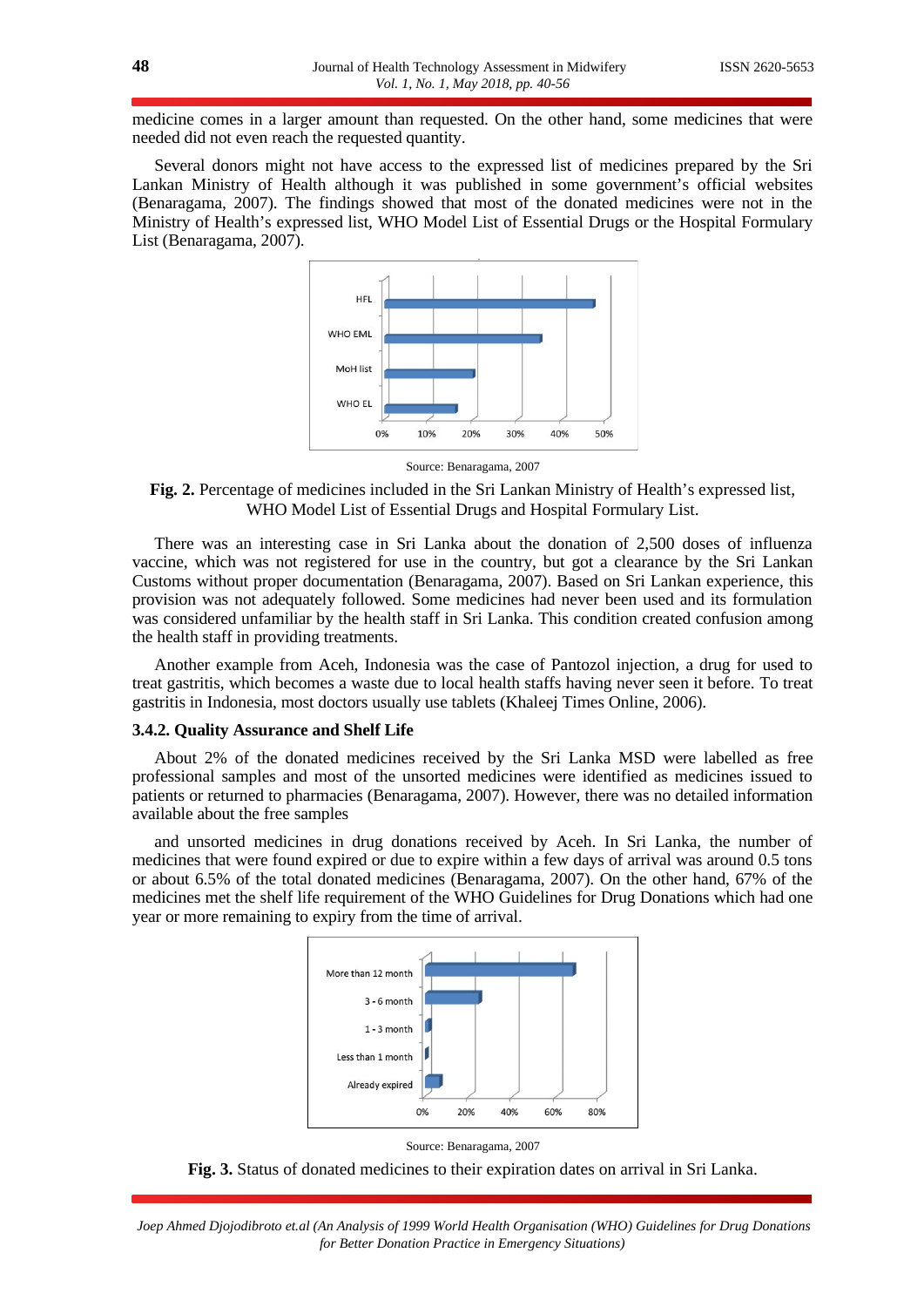While in Indonesia, around 25% of the donated medicines - equal to 1,000 tons - had inadequate expiry dates, such as already expired on arrival, expire within 6 months from the date of donation and no expiry date (PSF-CI, 2005). Learning from the two examples, some donors might not understand the concept of the Guidelines for Drug Donations, which are to maximise the positive impact of the donation. This excludes the donation of unnecessary or dangerous medicines, and medicines which are not specified for use in the recipient country (WHO, 1999; APAC, 2001).

# **3.4.3. Presentation, Packing and Labelling**

Improper labelling such as inadequate information was creating confusion among the health staff in Sri Lanka. Many drugs were found without package inserts, inadequate information regarding the substance and use of the medicine, and were labelled in a language which not spoken in recipient country, such as Arabic, Chinese, Danish, French, German, Korean, Spanish, Irish, Turkish and some unknown languages (Benaragama, 2007; Hechmann, 2007; Bero, 2010).





**Fig. 4.** Donated medicines which accompanied by their storage conditions, package inserts, batch number, expiry date or generic name.







Contrary to the seventh provision of WHO Guidelines for Drug Donations, 70% of donated medicines that received in Aceh, Indonesia were labelled in a language other than English or Indonesian language. Mostly they were labelled in Arabic, Chinese, Hindi, Japanese, Korean, Polish, Russian and Spanish (PSF-CI, 2005; Khaleej Times Online, 2006). In Sri Lanka, the MSD found that around 50% of the medicines were in patient packs, small quantities or less than 50 units per package, and often found unsorted and mixed with another kind of medicines in the same box (Benaragama, 2007). There was no detailed information available about quantity and the kind of packaging of inappropriate drug donations for Aceh, Indonesia.

#### **3.4.4. Information and Management**

In the initial stages of the emergency situation, the donations were received and distributed by several organisations. To minimise the confusion and turmoil in communication and coordination, the Sri Lankan Government decided to take over the process of receiving and distribution of donated medicines through the MSD (Benaragama, 2007; Hechmann, 2007). Due to major destruction in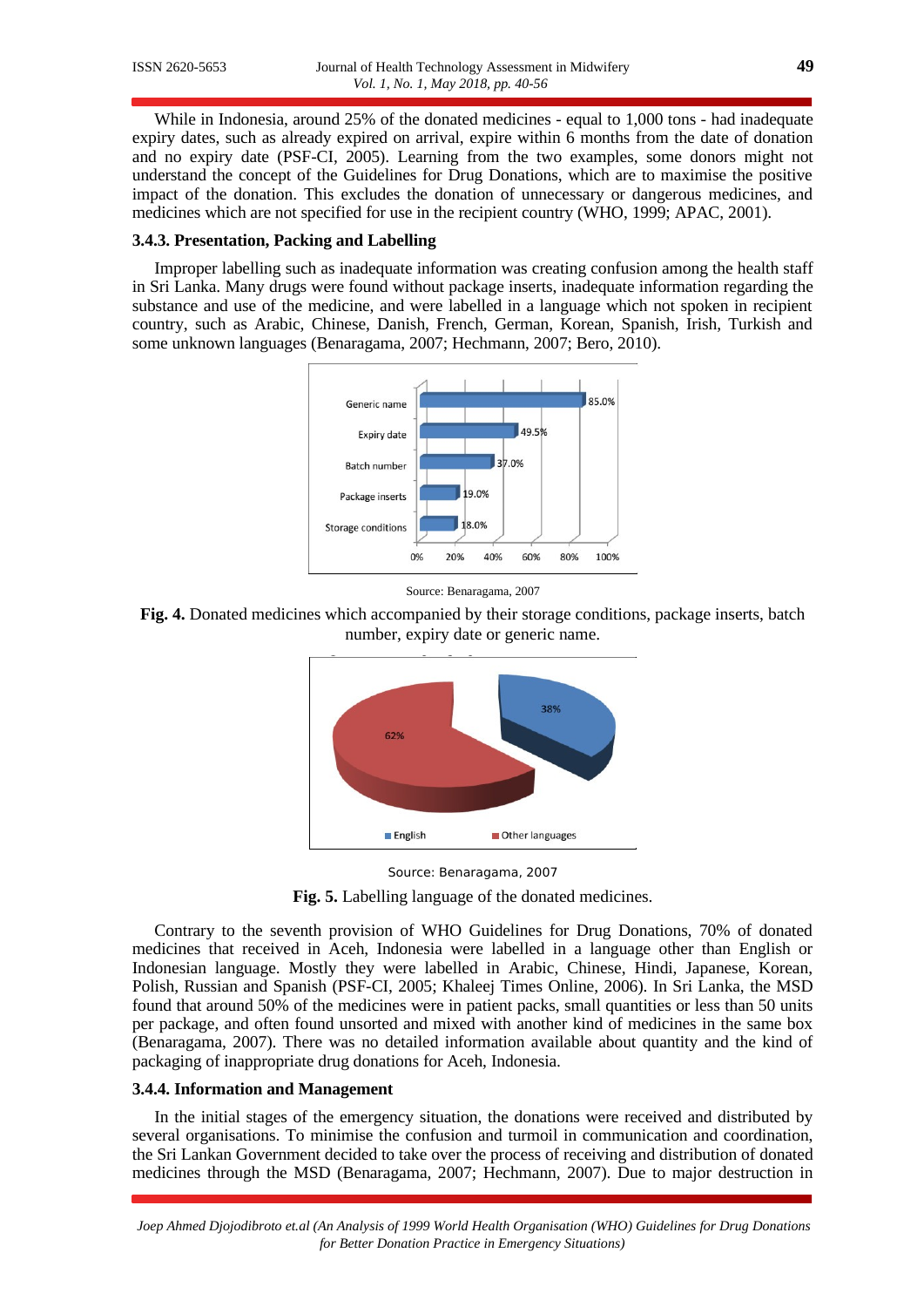Aceh, the Indonesian Ministry of Health requested for assistance from WHO and Pharmaciens Sans Frontières Comité International (PSF-CI) to assess the pharmaceutical situation in the affected region (BRR, 2005). In the 2002 Bali bombings, most of the donors did not contact the recipient before they sent the donated medicines. There were 182 donors who donated medicines and medical supplies but only 32 donors (17.5%) who made a contact via telephone to the recipient before sending their donations (Maryetty, 2007).

The MSD learned that a donor claimed that the value of their donated medicines with the selling price in the donor's country which was more expensive than in Sri Lanka. The claimed value was approximately USD 26 million, while based on the Sri Lankan Government procurement price, the value was only USD 373,291.90 (Benaragama, 2007). It means that the donor paid 87 times more than the local purchasing cost. However, there was no detailed information about the total value of the donated medicines in Aceh, Indonesia. In Sri Lanka tsunami drug donations practice, contrary to the WHO guideline, the recipient was burdened by the cost of local handling, transport and storage (Benaragama, 2007). It was difficult to calculate accurately the cost that was burdened to the Government of Sri Lanka for local handling, transporting and storing the donations. For disposing of the 150 tons of unusable medicines, the Sri Lanka Ministry of Health had to spend approximately USD 26,039 (Benaragama, 2007; Bero, 2010). A similar case also happened in Aceh, Indonesia. The Indonesian Ministry of Health was burdened by the cost of disposing the inappropriate donated medicines, such as those with no expiry date and already expired medicines, which reached 00 tons. The average cost of disposal was about EUR 2,400,000 or equal to USD 3,420,000 (PSF-CI, 2005; Bero, 2010).

### **4. Discussion**

The WHO has been working steadily to develop guidelines for drug donations even though they have no power or mandate to enforce the implementation of those guidelines at the country level. This leads to the inadequate adherence to the WHO Guidelines for Drug Donations' provisions in most of the drug donations practices.In general, the content of WHO Guidelines for Drug Donations is clear. However, during emergency situations, such as the 2004 tsunami, there were several provisions which were difficult to implement or could be misinterpreted either by donors or recipients.

#### **4.1. Selection, Quality and Presentation of Drugs**

The WHO Guidelines for Drug Donations emphasise that donated medicines should be similar to the medicines commonly used in the recipient country. As explained in Chapter Three, these some provisions in the guidelines are difficult to apply in the field. However, during the 2001 Gujarat earthquake in India, most of the donated medicines were reported as compliant with the WHO Guidelines for Drug Donations in terms of drug selection, quality assurance and shelf life, presentation, packaging and labelling, and information and management (Autier, 2002; Bero, 2010). More than 95% of the donated medicines, equal to 1,308 tons, were appropriate and had the remaining shelf life at least one year from the time of arrival in India.

This could be attributed that to the fact that most of the donors, including overseas donors that consist of  $30 - 40\%$  of total donors, purchased the medicines in India (Autier, 2002). The donors distributed the donated medicines to areas that affected by the earthquake. Since the medicines were purchased from Indian pharmaceutical companies, where companies must follow the quality standards of the country, most of the medicines were appropriate. It was also supported by the existence of good disaster management system including an essential medicines list, organisation scheme for managing drug donations and availability of local buffer supply of essential medicines for immediate aid (Bero, 2010). During the 1999 East Timor war, it was reported that only less than 10% of the donated medicines were inappropriate during the emergency situation (Autier, 2002). The NGOs that were active in East Timor seemed aware of the needs and mostly they imported New Emergency Health Kit (NEHK) which was the first supplies that arrived in East Timor. The NEHK is assembled by WHO in 1998which includes medicines, disposables and instruments, sufficient to support 10,000 people during a three months period (WHO EMRO, 2011). It consists of a Basic unit and a Supplementary unit. NEHK were specially designed for the early stage of emergency situations.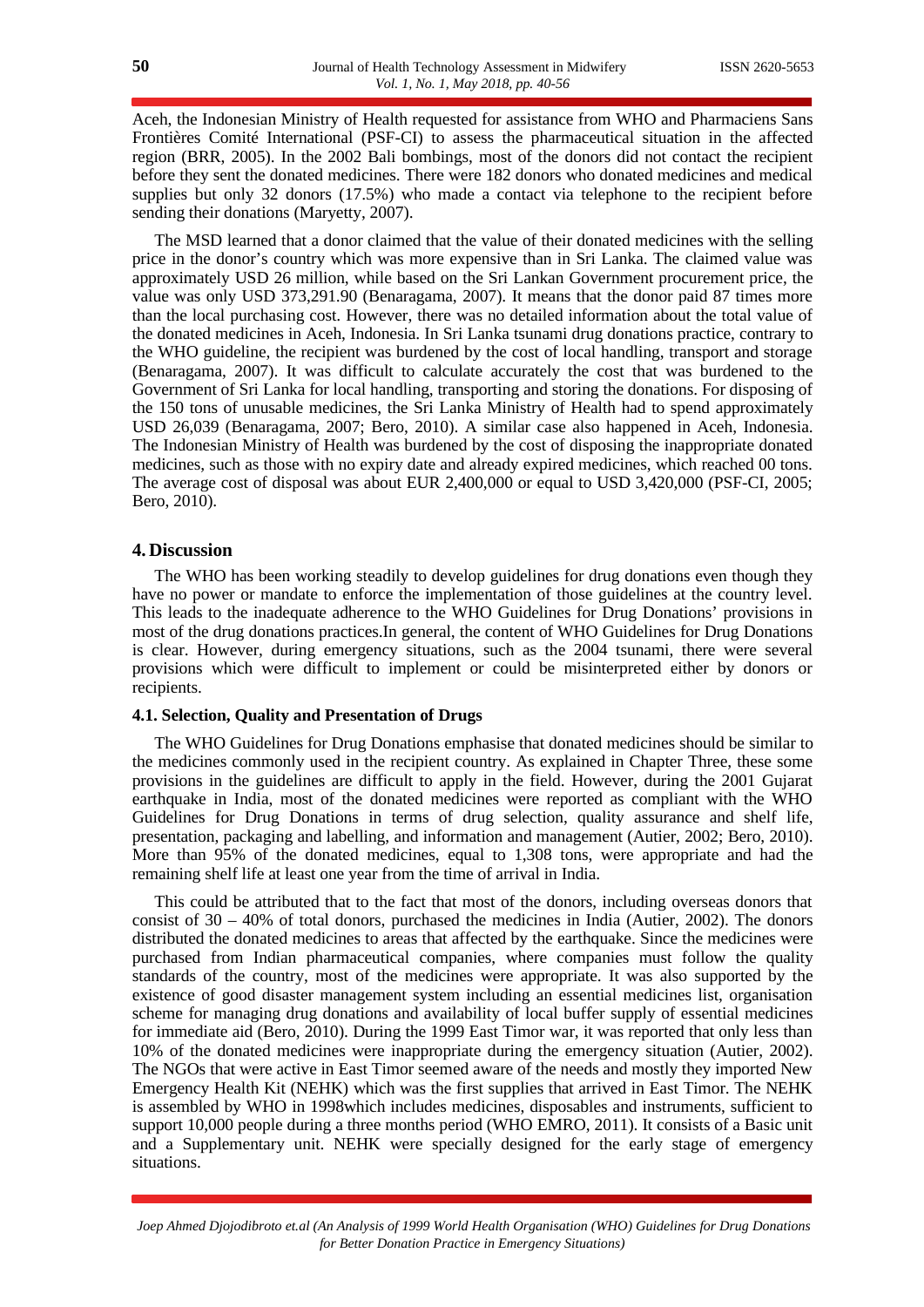Although the NEHK and cash donation already mentioned in the WHO Guidelines for Drug Donations, but they were not considered to be the main issues, as they were written in the chapter "Other ways donors can help" instead of in the chapter "Guidelines for drug donations" (WHO, 1999). Donations in form of NEHK and cash become more relevant in emergency situations based on the previous drug donations practices. The first provision of the WHO Guidelines for Drug Donations implicitly gives the recipient authority to decline unwanted donations (WHO, 1999). However, this provision is not easily applied in some Asian regions. From the author's experiences, in Asian cultures including Indonesia, it is considered impolite to refuse any assistance offered. This leads to the hesitation of the recipient to decline any assistance offered, even if they did not need it or felt that the assist was not as expected. In this case, it might be better if the provision stated clearly and explicitly that the recipient can decline any unwanted donations. It is also important to state in the provision that any unwanted medicines or inappropriate donations can be returned to the donor and the cost should be borne by the donor.

#### **4.2. Information and Management**

The establishment of information and communication between donors and recipients is essential in order to ensure the drug donations practices progress in accordance with the WHO Guidelines for Drug Donations. The previous drug donations practices indicate that inadequate information and communication plays a big role in inappropriate drug donations practice. The establishment of information and communication between donors and recipient is essential in order to ensure the drug donations practices progress is in accordance with the WHO Guidelines for Drug Donations.

The WHO Guidelines for Drug Donations emphasises the importance of communication between donors and recipient (WHO, 1999). However, the WHO Guidelines for Drug Donations do not give clear guidance on how the communication should be maintained. It only states that there should be communication between donors and recipient before they send any donation. But, it does not give suggested protocols or activities for donors and recipients, on how the communication should be established and maintained. In order to improve effective communication between donors and recipient, it is considered that existence of Information and Communication Centre (ICC) in recipient country is crucial. It should be run by local government and functioning as a coordination centre which controls the quality and flow of information on medicines. Unfortunately, the WHO Guidelines for Drug Donations do not mention the ICC approach.

Every notification from local and international donors about donated medicines that were prepared or underway should go through the ICC. The staffs in ICC have the responsibility to receive, record and update information regarding drug donations from donors. They should also be accountable for providing information that is needed or requested by the donors, such as the needs of medicines including type and quantity.

Some experiences of drug donation practices indicate the importance of the ICC. In the 1999 East Timor war, there was no disaster preparedness plan and system including drug donations, and no government transitory or ad interim (Autier, 2002). All situations, including drug donation administration, were managed by the United Nations Transitional Administration in East Timor (UNTAET). Conversely, in the 2001 Gujarat earthquake, the Indian Ministry of Health was fully functional and had a disaster preparedness system including a policy about drug donations (Autier, 2002). Commissioner's Office in Gandhinagar was established as a 24 hours control room for management of health sector activities including medical supplies.

The medicines demand list was published through the mass media (Autier, 2002). In the beginning, the mass media put more emphasis on illustrating the damage and suffering. Later, the mass media were used by the Indian Government as a channel to inform the needs of affected populations to agencies and public. One of the possible ways to facilitate and maintain the communication between donors and recipient is to set up one ICC in the recipient country that responsible for providing any information regarding the needs of the affected population, including the need of medicines. Unfortunately, the WHO Guidelines for Drug Donations did not mention about the ICC which is crucial especially during the early phase of emergency situations.

Donors who wished to donate medicines or other assistance should contact the ICC in advance. The ICC should act as a guide for donors in understanding the needs of the recipient and should not be driven by the donors. The ICC should also have the authority to confirm or decline the donations.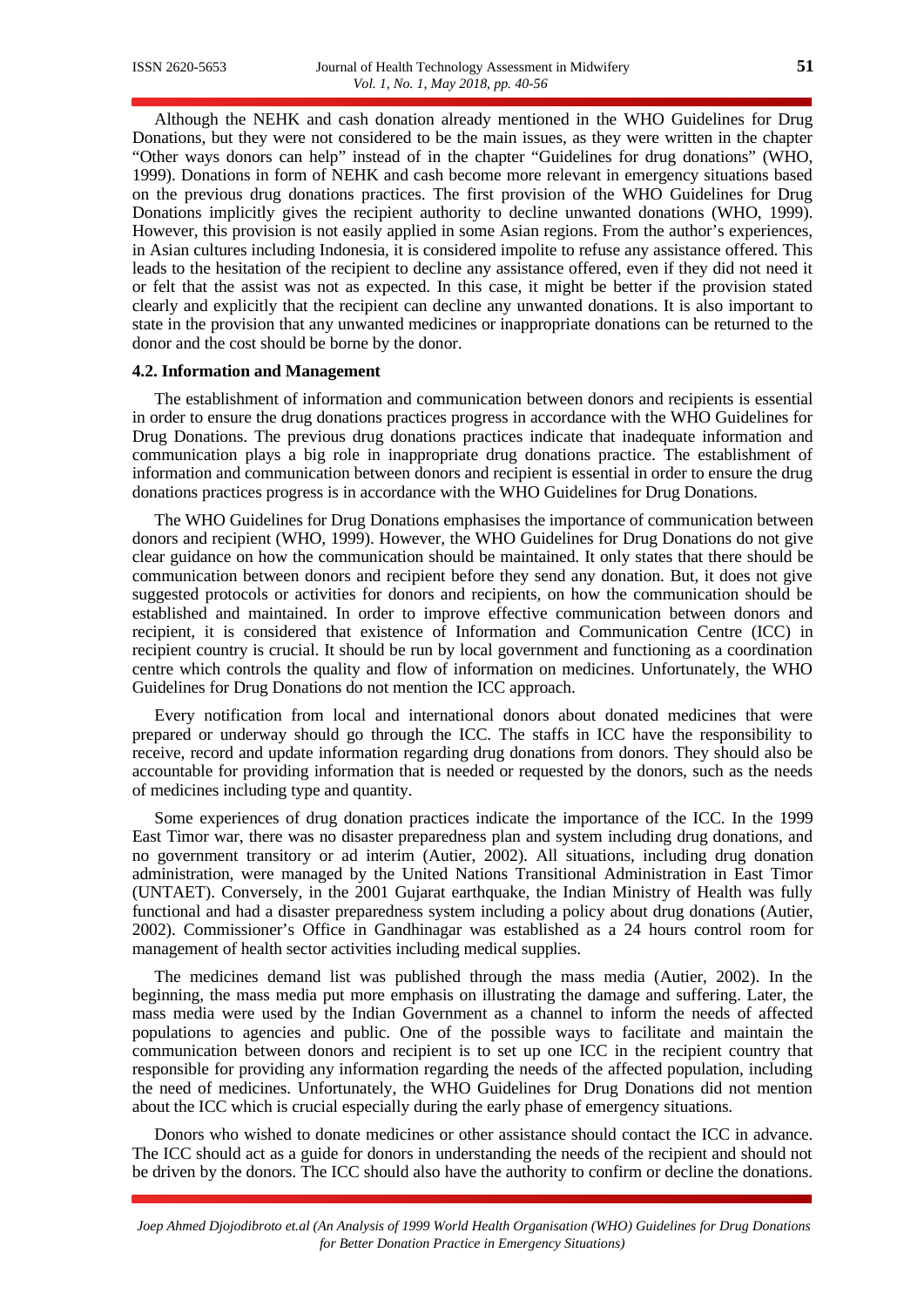The ICC also needs to work together with the customs in terms of receiving the donated medicines, especially for medicines from abroad. Every donation that arrives in any port of entry in recipient country should be checked by customs. Donations without proper documentation or without consent from the ICC should not be cleared by the customs of the recipient country.

From the experience of drug donations in 2002 Bali bombings, while not exactly in form of ICC, the local government showed an effort towards establishing an ICC. The effort resulted in the establishment of a control/operator team for Bali bombings drug donations (Maryetty, 2007). Bali Provincial Health Authorities (PHA) appointed by the Ministry of Health as its representative in the disaster management. The PHA in collaboration with the provincial government of Bali established a donation control/operator team based on the Bali Governor's Decree (Maryetty, 2007). The team consisted of representatives from Bali provincial government, Bali PHA, Bali Centre of Drug and Food Control, Bali regional Red Cross, Bali Central Hospital staff, International Rotary Club, director of Crisis Centre and three local NGOs.

There were 182 donors who donated medicines and medical supplies but only 32 donors (17.5%) who made verbal communication via telephone to the team before sending their donations (Maryetty, 2007). Maryetty (2007) reported that the number could be less than the actual number because each donor communicated with different team members. This system with multiple team members communicating with donors caused turmoil in the communications system and led to the drug donation process becoming complicated and disorganized. When several members communicate with donors, there should be a proper process with record keeping and handover. The organisational structure of the team as stated in the Bali Governor's Decree is shown below.



#### Source: Maryetty, 2007

**Fig. 6.** Organizational structure of 2002 Bali bombings drug donations.

About 89% of the donors sent donated medicines directly to the Bali Central Hospital, where the bomb victims were treated. The other 11% of the donors sent their donations to a warehouse lent by PT Mitrais, one of the three local NGOs in the team, and none of the donors sent their donations through government institutions (Maryetty, 2007). It is understandable because donors intended for efficiency in the transportation of donated medicines. This does not need to be a problem if the donation control/operator team acts as an agency and has authority to controls wherever the medicines arrive.

#### **4.3. The Other Guidelines/external Obstacle**

It is not unusual for each pharmaceutical company or donor to have their own regulations or guidelines about how they donate medicines in certain situations. But, the existence of guidelines that do not comply with or those that set lower standards than the WHO Guidelines for Drug Donations' provisions can reduce the possibility of achieving the best practice of drug donations.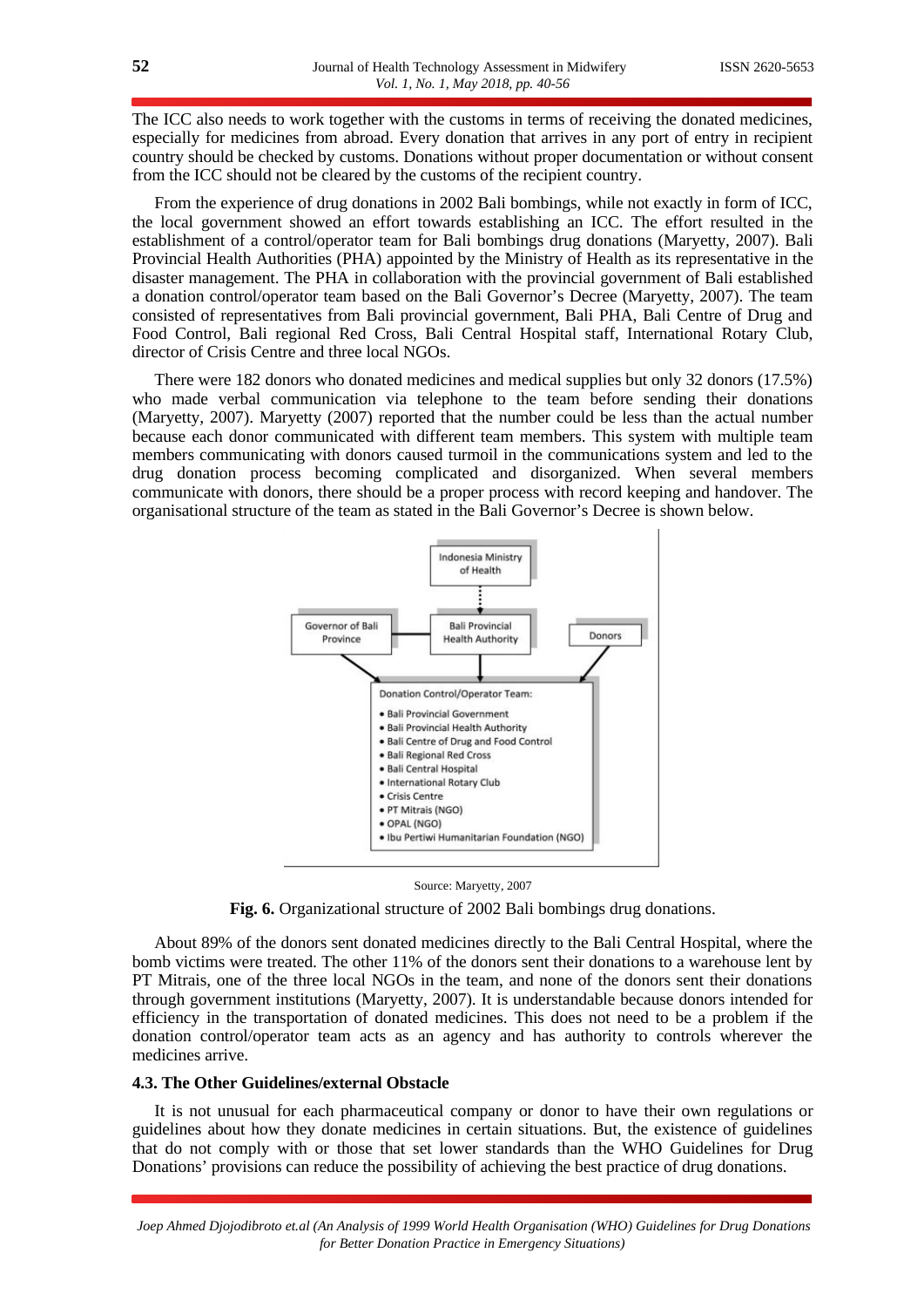WHO needs to approach the association of pharmaceutical companies and NGOs, and persuade them to adopt WHO Guidelines for Drug Donations in their guidelines and regulations. There should be only one guideline for drug donations practice that should be used by donors and recipient, which is the WHO Guidelines for Drug Donations. It is also necessary for the WHO to encourage each country, especially those that are prone to disasters, to build their own regulations about drug donations based on the WHO Guidelines for Drug Donations (WHO, 1999; Asher, 2000; Bero, 2010).

#### **4.4. Example of Adapted WHO Guideline in Country Level**

The Australian Government through the Australian Pharmaceutical Advisory Council (APAC) has endorsed Australian Guidelines for Drug Donations to Developing Countries in November 1996 and revised 4 years later in November 2000 (APAC, 2000). It was built based on the WHO Guidelines for Drug Donations with some adjustments. But, the Australian guideline was created only as a guide for donors from Australia to donate the medicines to other countries and not for receiving donations from foreign countries. While the first section of both, the WHO guidelines and the Australian guidelines were similar, the latter has a clearer statement.

The provision clearly excludes the possibility of donor-driven donations. It also encourages the recipients to specify what they need and empower them to reject unwanted donated medicines. The Australian guidelines also emphasise the importance of communication and coordination between donors and recipients

There is an additional section about Federal Permits in the Australian guideline. It is stated that every Australian donor must have a written permission from the Commonwealth Department of Health and Family Services in order to export or donate certain medicines, such as psychotropic substances. It is a supporting act for good drug donations practice which can be followed by other countries in developing their own drug donations guidelines or regulations. It is understandable that guidelines have no power to enforce donors and recipient to comply with it. The Australian example shows that the guidelines can be strengthened at the country level.

## **5. Recommendation and Conclusion**

The WHO should consider augmenting of some provisions of the WHO Guidelines for Drug Donations.

- NEHK should be mentioned in the provision and stated that in emergency situations, NEHK is preferable for donations.
- Cash donations should also be mentioned as another preferable donation in the provision of the WHO Guidelines for Drug Donations or in the provision's explanation.

The WHO should encourage countries to build their own regulations or guidelines for drug donations and give technical assistance in formulating the country's guidelines or regulations.

#### **5.1. Recommendations for Donor**

The donors should seek out and consult local level or national level regulations or guidelines for drug donations in recipient countries before making donations. If such regulations do not exist in the recipient country, donors should refer to WHO Guidelines for Drug Donations in order to make donations.

#### **5.2. Recommendations for Recipient**

The recipient country should have a centre that able to communicate about the need of medicines. This centre can be operated by the government of recipient country.

#### **5.3. Recommendations for Those Who Interested in Drug Donations Topic**

Experts and those interested in drug donations need to conduct specific research on the obstacles faced in drug donation practices, especially from the perspective of donors. We need to know what hinders donors in complying with the WHO Guidelines for Drug Donations.

Effective communication between donors and recipient is very important especially in early phase emergency situations. Thus, establishing an Information and Communication Centre (ICC) in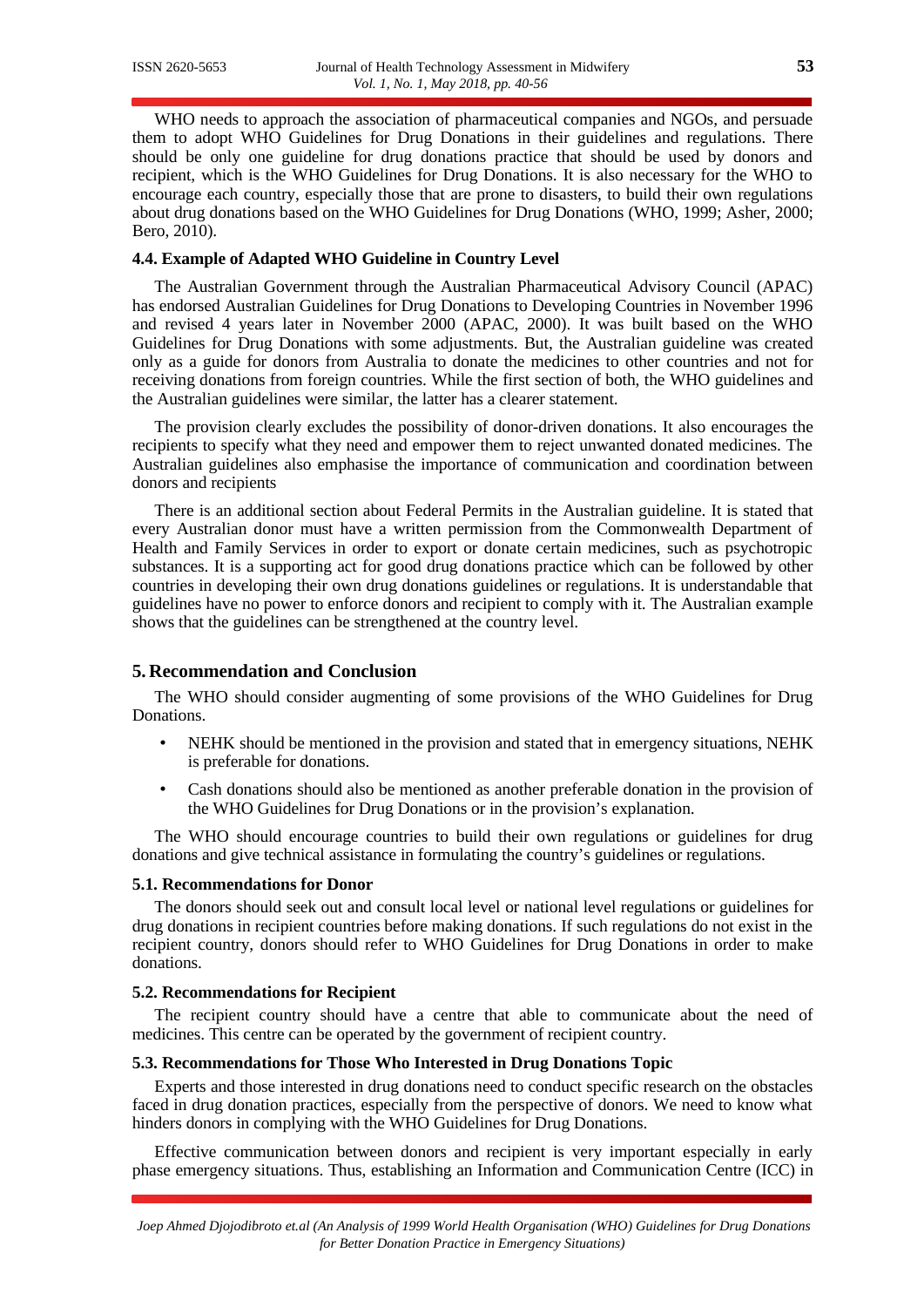the recipient country is crucial for maintaining effective communication. The WHO should list the necessity of ICC in the WHO Guidelines for Drug Donations. It is important that all guidelines or regulations on drug donation practices should be built based on the WHO Guidelines for Drug Donations. The Australian Guidelines for Drug Donations to Developing Countries shows that the guidelines can be strengthened at country level and adjusted to follow regulations in the countries, as long as it does not conflict with the WHO Guidelines for Drug Donations.

#### **References**

- ABC News. 2005. Tsunami aid breast implants 'inappropriate'. ABC News [online]. 9 June [Accessed 13 June 2011]. Available from: http://www.abc.net.au/news/2005-06-09/tsunami-aidbreast-implantsinappropriate/1589092
- Asher, R., R. Gray and H. Hogerzeil. 2000. First-year experiences with the interagency guidelines for drug donations. Geneva: WHO.
- Ashigbie, P.G. 2011. Drug donations in acute emergencies: the Sri-Lankan tsunami experience shows that World Health Organization drug donation guidelines alone are not enough. School of Public Health [online]. [Accessed 30 June 2011]. Available from: http://moattari.info/guests/paul/
- Australian Pharmaceutical Advisory Council (APAC). 2001. Australian guidelines for drug donations to developing country. Canberra: Australian Government Publishing Service.
- Autier, P., R. Govindaraj, R. Gray, R. Lakshiminarayanan, H.G. Nassery and G. Schmets. 2002. Drug donations in post-emergency situations. June 2002. Washington: The World Bank.
- Benaragama, Bvsh. and R. Fernandopulle. 2007. The expectation, the reality and the burden of drug donation. Colombo: Thisara Printers.
- Berckmans, P., V. Dawans, G. Schmets and D. Vandenbergh. 1997. Inappropriate drug donation practices in Bosnia and Herzegovina, 1992 to 1996. The New England Journal of Medicine, 337, pp. 1842-1845.
- Bero, L., B. Carson, H. Moller and S. Hill. 2010. To give is better than to receive: compliance with WHO guidelines for drug donations during 2000-2008. Bulletin of World Health Organization, 88, pp. 922-929.
- Brr, Un Office Of The Recovery Coordinator, United Nations Development Program (Undp), Asian Development Bank, International Federation of Red Cross and Red Crescent Societies (Ifrc) And The World Bank. 2005. Indonesia. [online]. Dec 2005 [Accessed 20 July 2011]. Available from: http://www.searo.who.int/LinkFiles/Publication\_&\_Documents\_countryreportindonesia.pdf.
- Buse, K., N. Mays and G. Walt. 2005. Making health policy. London: Open University Press.
- Crooks, G. 1998. Drug donation: protecting industry philanthropy. U.S.A.: Pharmaceutical Executive.
- Fass. 2011. Rinexin. [online]. [Accessed 10 July 2011]. Available from: http://www.fass.se/LIF/produktfakta/artikel\_produkt.jsp?NplID=197904060000 53&DocTypeID=3.

Fernandopulle, R. 2011. Email to Djojodibroto, 5 August.

- Hechmann, R. and A. Bunde-Birouste. 2007. Drug donations in emergencies, the Sri Lankan posttsunami experience. The journal of humanitarian assistance. [online]. 26 September [Accessed 1 June 2011]. Available from: http://sites.tufts.edu/jha/archives/54.
- Hogerzeil, H.V., M.R. Couper and R. Gray. 1997. Guidelines for drug donations. British Medical Journal, 314, pp. 737-740.
- International Vitamins. 2010. Tylenol. [online]. [Accessed 10 July 2011]. Available from:http://www.internationalvitamins.com.br/index.php? b=bula\_do\_tylenol\_750\_mg\_caixa\_20\_comprimidos.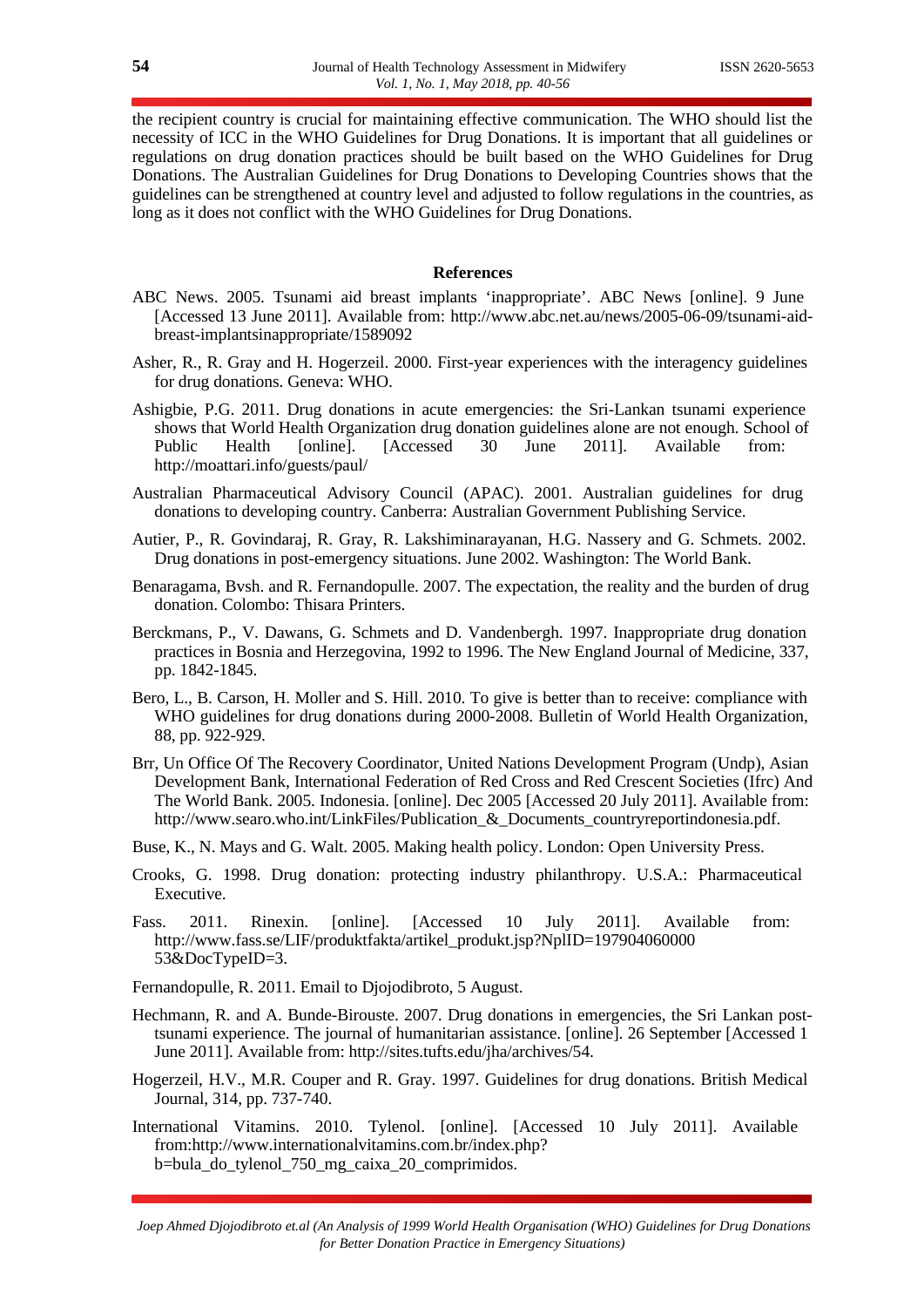- Janssen-Cilag. No date. Tylenol. [online]. [Accessed 10 July 2011]. Available from: http://www.facmed.unam.mx/bmnd/plm\_2k8/src/prods/36342.htm.
- Khaleej Times Online. 2006. In Indonesia, a tsunami of useless medicines. Khaleej Times [online].<br>28 July [Accessed 15 June 2011]. Available from: 28 July [Accessed 15 June 2011]. Available from: http://www.khaleejtimes.com/DisplayArticle.asp?

xfile=data/todaysfeatures/2006/July/todaysfeatures\_July43.xml&section=todaysfeatures.

- Maryetty, I.P. and S. Suryawati. 2007. Evaluation of drug donation practice after the Bali bomb tragedy. [Translated from Indonesian]. The Indonesian journal of health service management [Translated from Indonesian]. 10, pp. 64-71.
- Meda. No date. Rinexin. [online] [Accessed 10 July 2011]. Available from: http://www.meda.no/helsepersonell/legemidler/productdata/astmaallergiluftveier/rinexin/
- Merriam-Webster Dictionary. 2011. Donation. Merriam-Webster [online]. [Accessed 10 June 2011]. Available from: http://www.merriamwebster.com/dictionary/donation.
- Ministry Of Health Republic of Indonesia (MoH RI). 2008. [National list of essential medicines (NLEM), 2008 – Indonesia]. [Translated from Indonesian]. Indonesia: Depkes RI.
- Ministry of Health Sri Lanka (MoH SL). 2009. National list of essential medicines Sri Lanka. [online]. [Accessed 16 July 2011]. Available from: http://apps.who.int/medicinedocs/documents/s16730e/s16730e.pdf.
- National Agency Of Drug And Food Control (NADFC). 2001. [Public warning for drugs with phenylpropanolamine (PPA)]. [Translated from Indonesia]. [online]. 16 April [Accessed 19 July 2011]. Available from: http://www.pom.go.id/e\_public/peringatan\_publik/detail.asp? id=54&qs\_menuid=1.
- National Agency Of Drug And Food Control (NADFC). 2011. [About NADFC]. [Translated from Indonesian]. [online]. [Accessed 18 July 2011]. Available from: http://www.pom.go.id/profile/fungsi\_badan\_POM.asp.
- Oxford Dictionaries. 2011. Donation. Oxford Dictionaries [online]. [Accessed 10 June 2011]. Available from: http://oxforddictionaries.com/definition/donation.
- Pan American Health Organization (PAHO). 2009. Be a better donor: practical recommendations for humanitarian aid. Panama: PAHO.
- Pharmaciens Sans Frontières Comité International (PSF-CI). 2005. Study on drug donations in the province of Aceh in Indonesia. [online]. November 2005? [Accessed 4 June 2011]. Available from: http://www.psf.ch/de/pdf/synth\_inap\_donations.pdf.
- Pinheiro, C.P. 2008. Drug donations: what lies beneath. Bulletin of the World Health Organization, 86(8), pp. 580-581.
- Reich, M.R. 1999. An assessment of US pharmaceutical donations: players, processes, and products. Boston: Harvard School of Public Health.
- Reich, M.R., A.K. Wagner, T.J. Mclaughlin, K.A. Dumbaugh and M. Deraicochin. 1999. Pharmaceutical donations by the USA: an assessment of relevance and time-to-expiry. Bulletin of the World Health Organization, 77(8), pp. 675-680.
- Snell, B. 2011. Email to Djojodibroto, 8 August.
- Walt, G. and L. Gilson. 1994. Reforming the health sector in developing countries: the central role of policy analysis. Health policy and planning, 9(4), pp. 353-370.
- Wikipedia. 2011. Donation. Wikipedia [online]. 26 July [Accessed 29 July 2011]. Available from: http://en.wikipedia.org/wiki/Donation.
- World Health Organization Regional Office For Eastern Mediterranean (Who Emro). No date. New emergency health kit 98 – detail and packing list. [online]. [Accessed 15 July 2011]. Available from: http://www.emro.who.int/sudan/media/pdf/WHO%20Emergency%20Health %20Kits.pdf